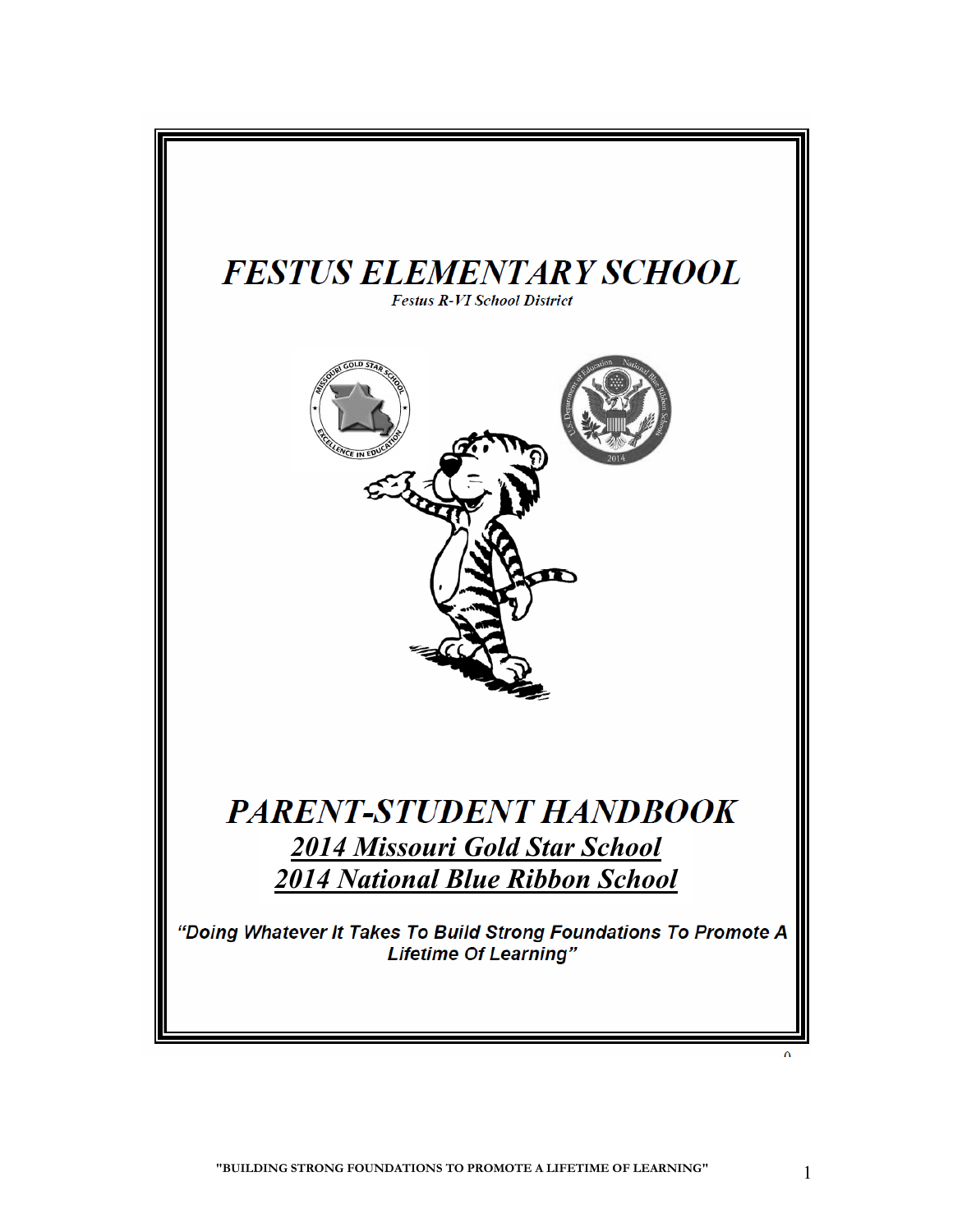## **Table of Contents**

| Section                                                       | Page      |  |  |  |  |  |  |
|---------------------------------------------------------------|-----------|--|--|--|--|--|--|
| Welcome Letter                                                |           |  |  |  |  |  |  |
| Policy of Non-Discrimination                                  |           |  |  |  |  |  |  |
| District Information and Phone Numbers                        |           |  |  |  |  |  |  |
| District Mission                                              |           |  |  |  |  |  |  |
| Building Mission/Vision                                       |           |  |  |  |  |  |  |
| Food Service Information                                      |           |  |  |  |  |  |  |
| Arrival and Dismissal Times/Transportation                    |           |  |  |  |  |  |  |
| Visitor/Volunteer/Field Trips Procedures                      |           |  |  |  |  |  |  |
| Attendance Procedures                                         |           |  |  |  |  |  |  |
| Student Information                                           |           |  |  |  |  |  |  |
| Family Education Rights and Privacy Act                       |           |  |  |  |  |  |  |
| School Closures-Weather/Emergencies                           |           |  |  |  |  |  |  |
| Student Dress Code                                            |           |  |  |  |  |  |  |
| Specific Academic Information                                 |           |  |  |  |  |  |  |
| Alternative Methods of Instruction                            | 8         |  |  |  |  |  |  |
| Math                                                          | 8         |  |  |  |  |  |  |
| <b>Balanced Literacy</b>                                      | 8         |  |  |  |  |  |  |
| Saxon Phonics                                                 | 8         |  |  |  |  |  |  |
| Kindergarten                                                  |           |  |  |  |  |  |  |
| First                                                         |           |  |  |  |  |  |  |
| Second                                                        |           |  |  |  |  |  |  |
| Third                                                         |           |  |  |  |  |  |  |
| Special Area                                                  |           |  |  |  |  |  |  |
| Title I                                                       |           |  |  |  |  |  |  |
| Special Services                                              |           |  |  |  |  |  |  |
| School Counselors                                             |           |  |  |  |  |  |  |
| PBS, Rules, and Discipline                                    |           |  |  |  |  |  |  |
| Miscellaneous Information                                     | $10 - 12$ |  |  |  |  |  |  |
| Teacher Assignments                                           | 10        |  |  |  |  |  |  |
| Changes in Student Information                                | 10        |  |  |  |  |  |  |
| Health Information                                            | $10 - 11$ |  |  |  |  |  |  |
| Distribution of Publications                                  | 11        |  |  |  |  |  |  |
| School Telephone                                              | 11        |  |  |  |  |  |  |
| Grading and Reporting to Parents                              | 11-12     |  |  |  |  |  |  |
| Promotion and Retention                                       | 12        |  |  |  |  |  |  |
| Safe School Acts                                              |           |  |  |  |  |  |  |
| Public Notice of Section 504                                  |           |  |  |  |  |  |  |
| Parents Bill of Rights                                        |           |  |  |  |  |  |  |
| Students with Limited English Proficiency                     |           |  |  |  |  |  |  |
| School Wide Behavioral Matrix of Expectations                 |           |  |  |  |  |  |  |
| Relevant District Policies *** See Separate Policy Packet *** |           |  |  |  |  |  |  |

Dear Parents and Students,

This handbook is intended to help you become familiar with Festus Elementary School and the Festus R-VI School District. On the following pages you will find information regarding important phone numbers, the goals of the district, and the mission and vision of the Elementary School. In addition, as you refer to the Table of Contents, you will find detailed information about the daily operation of the building.

Our goal at Festus Elementary is to provide students with a quality education that impacts their lives. We, the staff, are never satisfied with the status quo. We are constantly looking for ways to improve the education provided here at Festus Elementary.

The teachers and staff of this building work on a daily basis to ensure that the students of this building feel safe and secure. We work with parents to mold students into caring and responsible citizens who are constantly striving to be the best they can be. In order to accomplish this, the building has implemented Positive Behavior Supports (PBS). PBS is a systematic approach to teaching students, in a positive way, the expectations for daily functioning in all settings and situations at school. Our three main rules are **Be Safe, Be Respectful, and Be Responsible**.

We look forward to working with you and moving this building forward so all students are provided a quality education and can become lifelong learners.

You are welcome to call or stop by the office at any time.

Sincerely, The Staff of Festus Elementary School

#### **Festus R-VI School District Policy of Non-Discrimination**

It is the policy of the **Festus R-VI School District** not to discriminate on the basis of race, color, national origin, sex, disability, or age in its programs or employment practices as required by Title VI and VII of the Civil Rights Act of 1965, Title IX of the Education Amendment Act of 1972, Section 504 of the Rehabilitation Act of 1973, the Age Discrimination Act of 1975 and Title II of the Americans with Disabilities Act of 1990.

Inquiries, related to R-VI programs and to the location of district services, activities, and facilities that are accessible to and usable by persons with disabilities may be directed to the Assistant Superintendent – Civil Rights Compliance (Title VI/Title IX/Section 504/ADA/Age Act): 1500 Mid-Meadow Lane, Festus, MO 63028; Telephone: 636.937.4920; E-mail: mckinnislucas@festusedu.com.

Inquiries related to the R-VI employment practices may be directed to the Roy Burnside Administrative Building; Festus R-VI School District; 1515 Mid-Meadow Lane, Festus, MO 63028; Telephone: 636.937.4920; E-mail: earnhartjonathan@festusedu.com. Attention: Assistant Superintendent Jonathan Earnhart.

Anyone attending meetings of the Festus R-VI Board of Education who requires auxiliary aids or services should request such services no later than 48 hours prior to the meeting by contacting:

Dr. Nicki Ruess, Festus R-VI Superintendent 1515 Mid-Meadow Lane, Festus, MO 63028 Phone: 636.937.4920 Fax: 636.937.8925 Email: ruessnicki@festusedu.com.

Inquiries or concerns regarding civil rights compliance may also be directed to the **Office of Civil Rights**, Kansas City Office, U.S. Department of Education, 8930 Ward Parkway, Suite 2037, Kansas City, MO 64114; Telephone: 816.268.0550; Fax: 816.823.1404; TDD: 877.521.2172.

Additional information can be viewed at: [http://policy.msbanet.org/festus/showpolicy.php?file=](http://policy.msbanet.org/festus/showpolicy.php?file=AC-C.FES) [AC-C.FES](http://policy.msbanet.org/festus/showpolicy.php?file=AC-C.FES)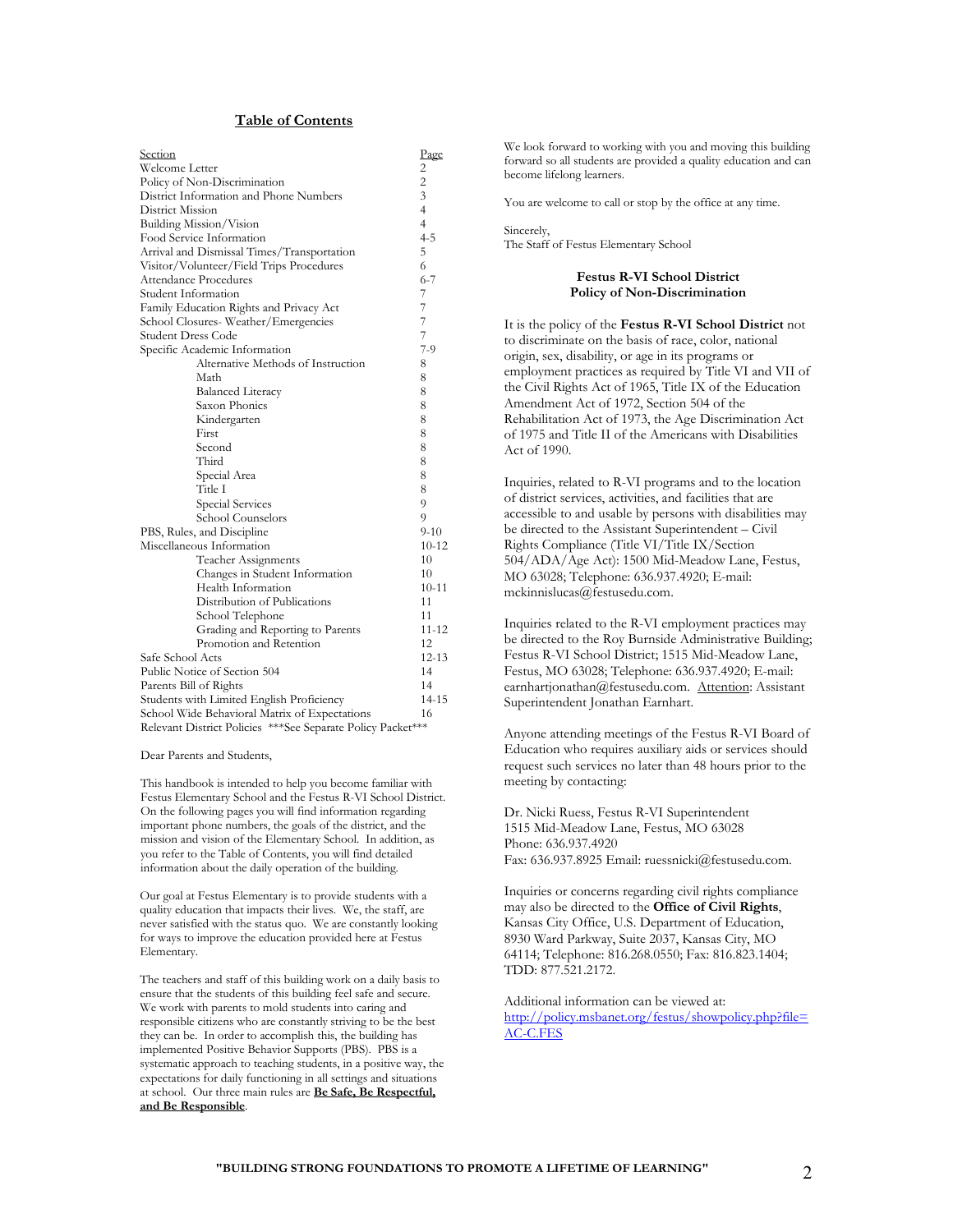## **Festus R-6 District Information and Phone Numbers**

## **Board of Education Members:**

 Doug Wendel, President Michael Wolk, Vice President Joshua Martin, Member Brent Abrams, Member Richard Fadler, Member Marcus Shepherd, Member Doreen Berezowski, Member Lynn Stanley, Secretary

#### **Central Office Information**

**Roy D. Burnside Administration Building** 1515 Mid-Meadow Lane **636-937-4920** Superintendent: Dr. Nicki Ruess Assistant Superintendent: Mr. Jonathan Earnhart Assistant Superintendent: Dr. Lucas McKinnis Student Services Director: Mrs. Cara Pellerin

## **Festus Transportation Center 636-937-5716**

Director: Mrs. Joan Rupp

**Technology** Director: Mr. Josh Bauman

**Coordinator of Staff and Student Wellness 636-638-2006** Mrs. Lindsey Roth

**Coordinator of Early Childhood Education 636-465-0395** Dr. Samantha Mouser

# **Food Service**

**636-937-7747** Director: Ms. Brooklyn Ragsdale Secretary: Mrs. Carla Sohn

**District Web Site:** [www.festus.k12.mo.us](http://www.festus.k12.mo.us/) **Social Media Sites:** 

> Facebook: Festus R-VI School District Twitter: @FestusR6

## **District Attendance Centers**

Festus High School (Grades 9-12) 501 West Wind Drive **636-937-5410** Principal: Dr. Karl Shininger Assistant Principal: Mr. Joel Roth Assistant Principal/Athletic Director: Mr. Eric Allen

**Festus Middle School** (Grades 7-8) 1717 West Main Street **636-937-5417** Principal: Mr. Jacob Munoz Assistant Principal: Mr. Matt Boyer

**Festus Intermediate School** (Grades 4-6) 1501 Mid-Meadow Lane **636-937-4750** Principal: Mr. Spencer Kearns Assistant Principal: Dr. Deana Brown

#### **Festus Elementary School** (Grades K-3)

1500 Mid-Meadow Lane Principal: Dr. Darin Siefert Assistant Principal: Mrs. Saundra Benack Elementary Phone Numbers: Main Office: **636-937-4063** Mrs. Tracey Koessel Mrs. Alicia Cummiskey Fax Number: 636-937-7870 Counselor's Office: 636-937-2991 Mrs. Angie Eisenbeis Mrs. Tricia Nahlik Mrs. Kami Johnson Nurse's Office: 636-937-5917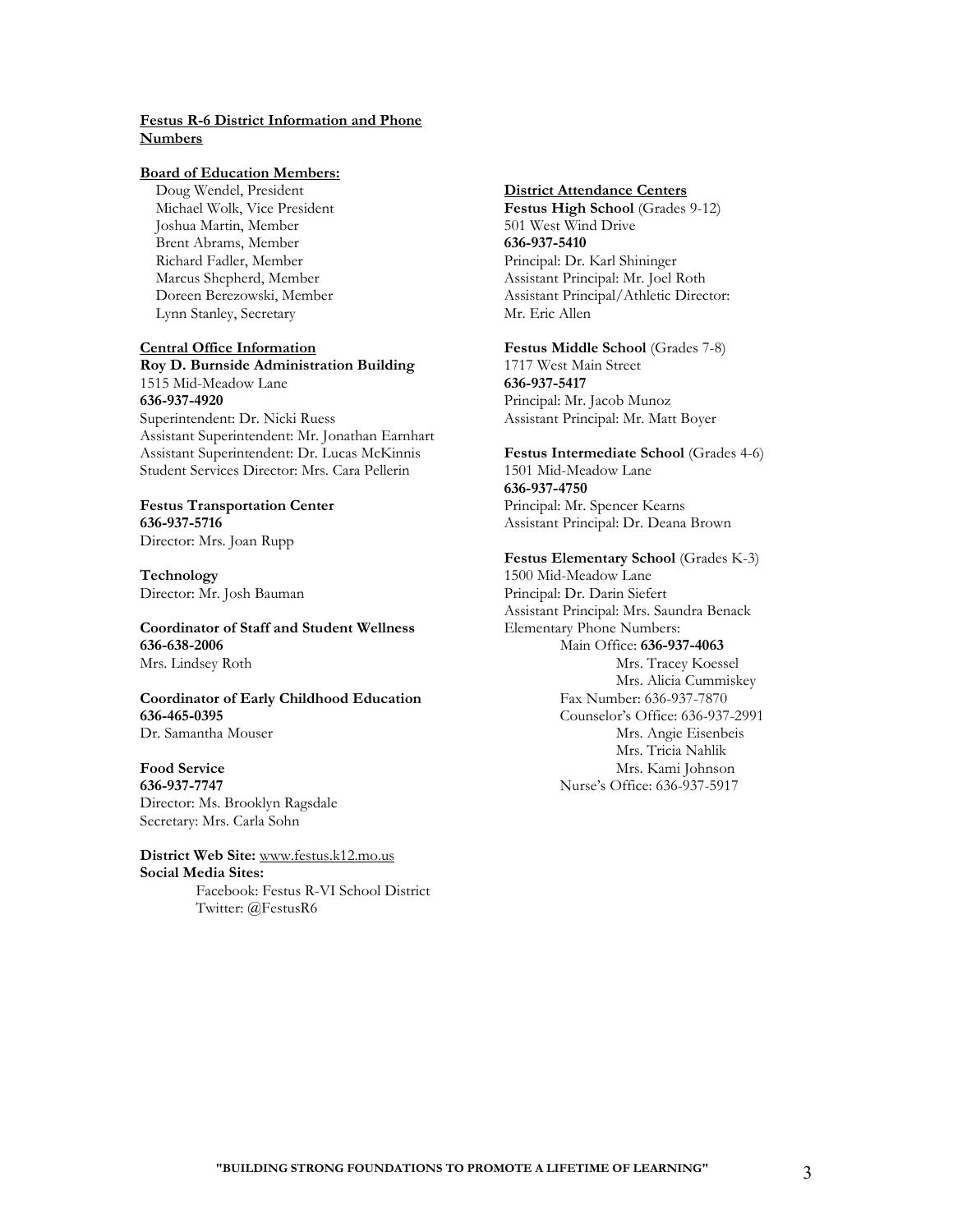**Festus R-6 School District Mission Statement "Educating All Children to Meet Tomorrow's Challenges"**

## **Festus Elementary School Mission Statement "Building Strong Foundations to Promote a Lifetime of Learning"**

#### **Festus Elementary Vision Statement**

In order to build strong foundations to promote a lifetime of learning, Festus Elementary emphasizes the following areas:

#### Curriculum

◦ The K-12 aligned curriculum will meet state standards while reflecting the school's mission and goals.

◦ The curriculum will be developed collaboratively with input from teachers, parents, and staff.

## Attention to Individual Students

◦ Students will receive the required services needed to be successful at their intellectual level.

## Personnel

◦ All staff will work in collaborative teams (Professional Learning Communities) to implement the school's mission and goals. ◦ All staff will continue to demonstrate life-long learning through the high expectations set by the building and by their commitment to ongoing professional development.

#### **Students**

◦ All students will accept responsibility for their learning, decisions, and actions.

◦ Students will give their best effort to academic achievement at their individual levels.

◦ Teachers and staff will instill positive character traits in each individual and will accept and embrace diversity.

## Climate

◦ Teachers and staff will establish and maintain a supportive, safe, and nurturing environment. ◦ We will recognize and celebrate individual effort and achievement.

## Community Partnerships

◦ Effective partnerships will be strengthened by a mission, vision and values developed through a school and community partnership.

## **Festus Elementary School Lunch Program: A letter from the Food Service Director**

Dear Parents,

The Food Service Department welcomes you to Festus Elementary School. We highly encourage our students to enjoy the daily breakfast and lunch we prepare for them; however, students are able to bring their own lunch if they choose to. Breakfast is served at 8:20 a.m. in both Elementary School cafeterias and is priced at \$1.35. If your student is participating in the Reduced Program (see below) breakfast is \$0.95. Please check with your child's teacher to find out individual lunch classroom times. Lunch is priced at \$2.70 and \$2.30 for those participating in the Reduced Program. Students are able to purchase an extra entrée or side item for an additional fee. Your student must have money in his/her account to purchase these extra items. You may put money in your child's account by accessing the Parent Portal on the school website or by using the Tyler SIS Student 360 application on your smart phone. You may also send money in with your child. Please put your child's lunch money in an envelope with their name, grade, and amount of money enclosed on the envelope. For your convenience, you may deposit any amount of money you wish into your child's account. In grades K-1st your child's teacher will give your child a lunch card with their account bar code on it as they enter the cafeteria. If your child loses or destroys this card, it will cost \$1.00 for a new one. In grades 2nd and 3rd, children will receive a PIN ID which they will use until they graduate. Free/reduced meal forms can be found in your child's registration packet, online, or can be sent home with your child. We encourage everyone to fill out this application, even if you don't think you will qualify. Just because you don't qualify for free, doesn't mean you won't qualify for reduced. If your child was on the free/reduced meal program last year, you will still need to fill out a new application for the current school year. A free/reduced meal application may be obtained/submitted anytime during the school year.

We look forward to having a wonderful school year with you. If you have any questions at all, please feel free to contact me at 636-937-7747.

Sincerely, Brooklyn Ragsdale Director of Food Service, Festus R-6 School **District**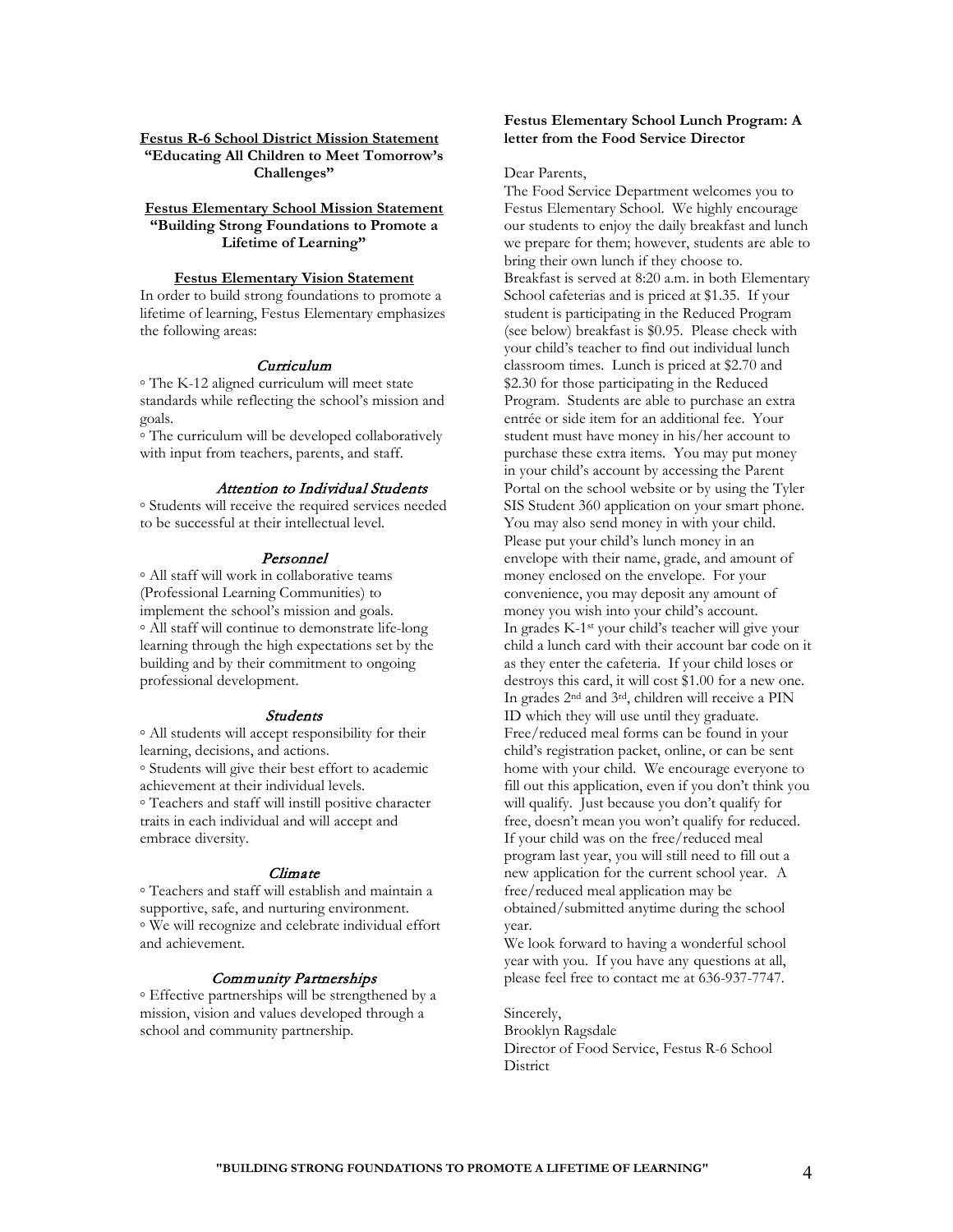## **Online Food Service Bill Pay**

Parents may access their child's food service, the online payment option, and other pertinent school information via the school website. Click on the Parent Portal Link. The information is password protected. The online payment option is another means for depositing funds into your child's lunch account.

#### **Food Service Charges and Times**

Breakfast is served at 8:20 a.m. in both Elementary cafeterias. Breakfast charges are \$1.35. The reduced breakfast prices are \$0.95 for those that qualify under the free and reduced breakfast/meal program.

Lunch is served daily and students may bring a lunch from home if they wish. Check with your child's teacher to find out individual classroom lunch times. Lunch charges are \$2.70. Reduced lunches are \$2.30 for those that qualify under the free and reduced breakfast/lunch meal program. Students are not allowed to go above a \$24 lunch account debt.

Breakfast and lunch prices are subject to change at any time during the school year. Should this occur, notification of the change will be sent home.

**Arrival and Dismissal Times/Transportation** Students should plan to arrive at school between **8:20-8:40 am**; this time is adjusted by one hour on Wednesday to **9:20-9:40 am**. **The outer main entry doors will remain locked until 8:00am.**  Students are dismissed from the buses to their classroom at 8:20 am (9:20 am on Wednesdays). Kindergarten and first grade students should be dropped off by parents in the circle drive at the front of the building, and second and third grade students should be dropped off by parents at the Tiger Head door in the back lot. Students who arrive after 8:40 am (9:40 am on Wednesdays) are considered tardy. Excessive tardies can negatively affect a student's attendance record. Please make every effort to arrive at school on time. If you should arrive at school late, you **must** accompany your child to the office to sign them in

All after school transportation will be handled through School Dismissal Manager (SDM). Parents/guardians will need to go to [www.schooldismissalmanager.com](http://www.schooldismissalmanager.com/) to set up an account. The email provided to the school is the parent's username. Parents may click on "forgot password" to set up a new password. After setting up an account, parents will need to create a default setting for afternoon transportation. For example, if a student always rides Bus F, the default setting would be "Bus F". This is also where parents will designate who is allowed to pick up the child. Once the account and the student's default transportation are set up, parents will need to download the SDM app to their phone. Anytime a transportation change needs to be made, parents must make the change in the app so the teacher is aware. ALL CHANGES MUST BE MADE BY 2:30 P.M. They system does not allow changes after that time. **Students may not be picked up in the office after 2:30 unless the parent/guardian has entered the change into SDM.** Pick up begins at 3:15 in the back of the building. Parents and/or those who they have approved to pick up their child will enter the school campus at the football stadium entrance. Using the SDM app and the camera on their phone, parents will scan the QR code located in the pick-up line. They may also provide an individual pin number that is assigned to them by SDM. This will check the parent in and notify the teachers that the approved person is here to pick up the student.

Should these arrival and dismissal times not fit into your daily schedule, we recommend you take advantage of one of the several before and after school care providers in the area. Bus transportation to these sites is provided within district boundaries.

Students CANNOT ride a different bus home unless the parent makes the change in SDM by 2:30 that day. The classroom teacher will issue a bus pass for the child. Only the student's parent(s) or guardian(s) can make changes to a student's pickup plan through SDM.

If you need to pick up a child for an appointment during the school day, you must sign the student out in the office. The office will call for the child to come to the office when you arrive. It is helpful to send a note to alert the teacher of any early pickup. Students will not be sent to the office until the parent/guardian arrives.

Students, parents/guardians, bus drivers and school officials must work together to provide for the safe transportation of students. The school buses, bus stops, and all other forms of transportation provided by the district or provided incidental to a school activity are considered school property. Students are subject to district authority and discipline while waiting for, entering and riding district transportation. Students who fail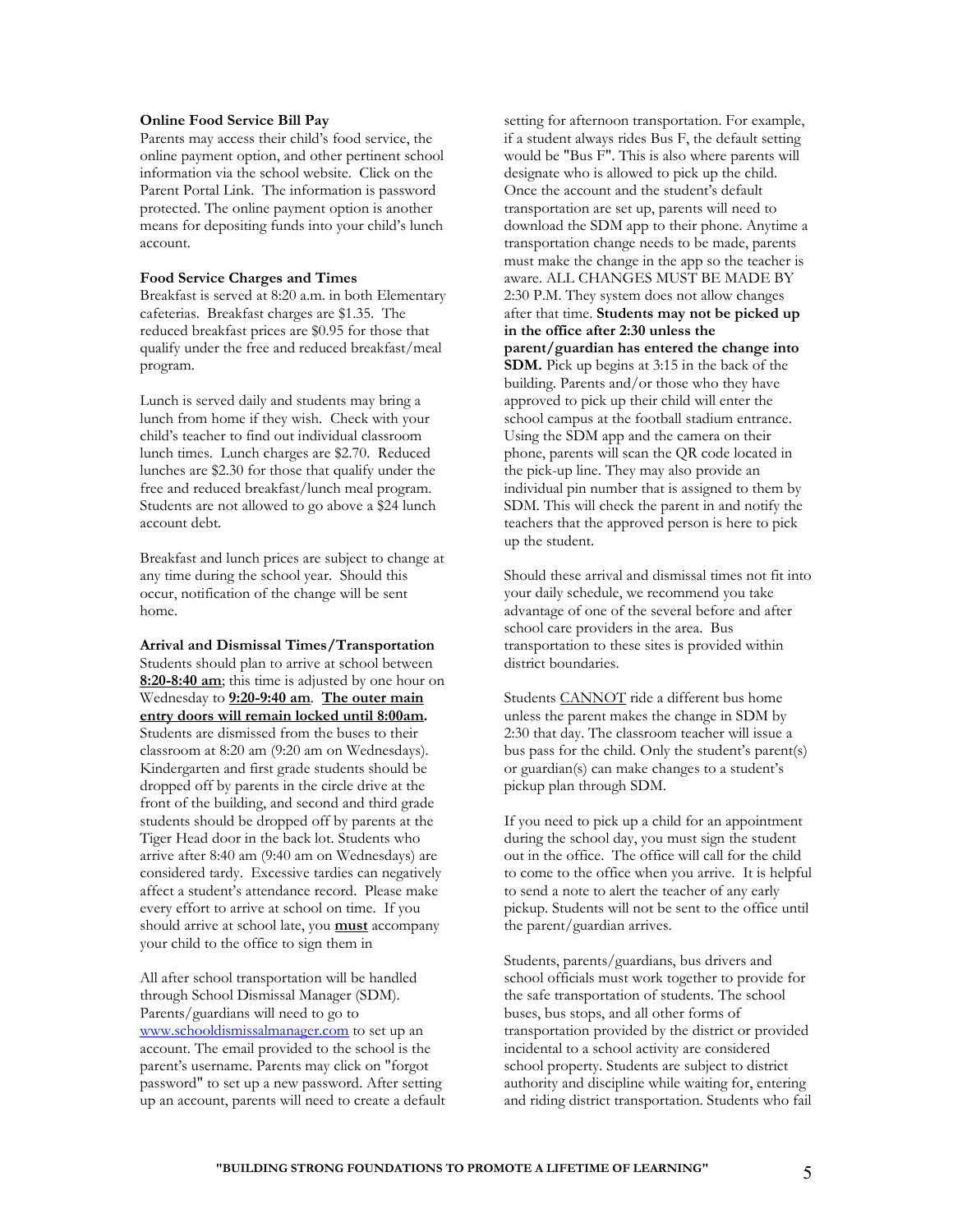to observe district rules or fail to contribute to a safe transportation environment will be subject to disciplinary action including, but not limited to, suspension of the privilege of riding the bus. (JFCC)

## **Visitor/Volunteer Procedures**

We are happy to have people come and visit our school. However, our first priority is the safety of the students. Because of this, we require anyone coming into the building to register with our school visitor management system, Raptor. Visitors will be required to scan their driver's license or state issued ID which will be screened against the sex offender registry. It will also notify school personnel of any custody orders that are in effect or other situations that are flagged as a security risk. Once registered with Raptor, returning visitors simply scan their ID and print out a visitor's pass upon each visit. This pass notifies school personnel who is permitted to be in the building. Our staff is trained to look for the visitor badge. If a badge is not present, you will be escorted to the office to obtain a badge. We further ask that anyone visiting do so in a manner which respects the learning environment of the building.

## **Field Trips and Other Activities**

Parents wishing to be chaperones on field trips and/or room party organizers must notify their classroom teacher. A final approval of these individuals will be made by the principal. All adults who attend a field trip must be registered with Raptor. Please call (636) 937-4920 for more information.

## **Attendance– Grades K-3**

The Festus Elementary attendance procedures are designed to help students succeed in the workplace later in life. Regular attendance helps students receive maximum benefits from instructional programs and develops habits such as punctuality, self-discipline, and responsibility. It is a legal duty of the parent/guardian to see to it that their child attends school regularly. Suspected problems of this nature will be referred to juvenile authorities, the Department of Children Services, and/or the prosecuting attorney.

An absence for any reason will be counted as an absence whether excused or unexcused. When students must be absent the office should be notified by 10:00 a.m. Calls/contacts from parents regarding the absence will be marked as verified. Absences will be considered excused upon the

receipt of an official note such as a doctor's note, funeral note, etc.

Make up work will be assigned by the classroom teacher. If you would like to pick up work on a day your child is absent, you must contact the teacher who will send it to the office. Work may be picked up any time before 4:00 p.m. If possible, please avoid coming to the office during dismissal times  $(3:00-3:45)$ .

Attendance Procedures:

- 1) Parents will notify the school each day prior to 10 am to explain why a child is absent.
- 2) A contact will be made to every student who is absent and a call/note has not been received by the school. This call will occur at 10 am on each school day.
- 3) Teachers will contact (phone, email, text, etc.) parents regularly when a child has missed 3+ days of school.
- 4) At the end of first quarter, parents will be notified in writing if their student has missed more than 8 days of school.
- 5) At the end of second quarter/first semester, parents will be notified in writing if their student has missed more than 10 days of school.
- 6) At the end of third quarter, parents will be notified in writing if their student has missed more than 15 days of school.
- 7) The school can contact the Department of Children Services/Juvenile at any point if it deems it necessary for the welfare of the child.

Extenuating circumstances may be considered if pre-arrangements have been made with and have been agreed upon by the building principal. A serious accident, extended serious illness, or other emergency health situations may also extend the absence limit upon receipt of a physician's written letter and if an alternative instructional program has been completed as directed by the building principal. A request for an exception does not mean that an exception will be granted.

A student who has been retained because of excessive absenteeism is permitted to appeal the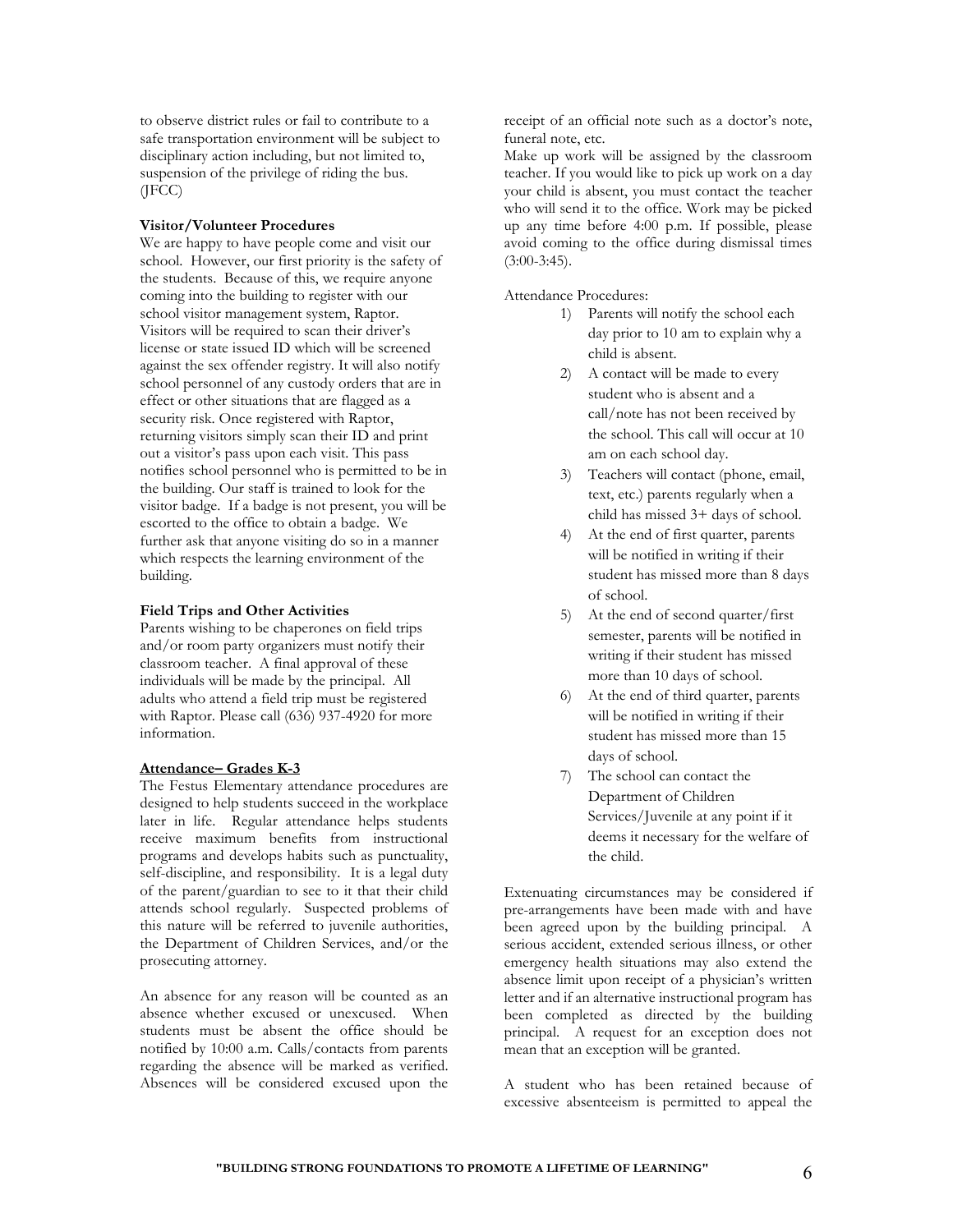decision of the Attendance Committee to the Board of Education. The appeal shall be a "contested case" hearing and shall be subject to the same procedural protections that are set forth in Board of Education policies relating to long-term suspension/expulsions. Any subsequent decision of the Board of Education will be final.

#### **Student Information**

Student directory information (i.e. address, phone number, parents' names, etc.) may be released by the district (See District Policy File: JO). Should there be any changes to a student's directory information, it is absolutely necessary to update these changes with the office. Since student safety is our number one concern, we need to be able to contact parents and/or emergency contacts as quickly as possible.

## **Family Education Act and Privacy Act**

(FERPA) affords parents and students over 18 years of age ("eligible students") certain rights with respect to the student's education records. These rights are:

1) The right to inspect and review the student's education records within 45 days of the day the School receives a request for access.

2) The right to request the amendment of the student's education records that the parent or eligible student believes are inaccurate, misleading, or otherwise in violation of a student's privacy rights.

3) The right to consent to disclosures of personally identifiable information contained in the student's education records, except to the extent that FERPA authorizes disclosure without consent. One exception, which permits disclosure without consent, is disclosure to school officials with legitimate educational interests.

4) The right to file a complaint with the U.S. Department of Education concerning alleged failures by the School to comply with the requirements of FERPA. The name and address of the Office that administers FERPA are: Family Policy Compliance Office; U.S. Department of Education; 400 Maryland Avenue, SE; Washington, DC 20202-4605.

#### **Acceptable Use Policy (AUP)**

Technology enhances students' educational experiences. The Festus R-VI School District's AUP outlines the use of a technological device in the school setting. In order to meet the educational needs, both parents and students need to read and sign the AUP (provided during online registration or enrollment).

## **School Closures- Weather/Emergencies**

During periods of inclement weather or school emergencies, school may be canceled. When school officials cancel school, radio and TV stations are notified. All local TV stations will carry this information live in addition to our respective social media sites and websites. The district also utilizes an emergency calling system. To be a part of this system, please contact the office. Additionally, social media and email will be used to contact and update parents.

**IMPORTANT** – Please have a pre-arranged place for your child to go in case school is unexpectedly dismissed and you will not be home. Just like any other day, parents will enter their desired transportation plans into SDM on that day.

## **Emergency Drills**

To help prepare students for emergencies, periodic tornado, fire, earthquake, and intruder drills will be conducted to ensure students' knowledge of appropriate procedures. These drills are conducted to help ensure the safety of our students.

## **Student Dress Code**

The Festus R-VI School District expects students dress and grooming to be neat, clean and in good taste so each student may share in promoting a positive, healthy and safe atmosphere in the school district.

## **Specific Academic Information**

Students at each grade level are taught the Missouri Learning Standards (MLS). These can be accessed on the Missouri Department of Education website a[t www.dese.mo.gov.](http://www.dese.mo.gov/)

#### **Alternative Methods of Instruction (AMI)**

The Festus R-6 School District will use Alternative Methods of Instruction (AMI) on days when the district closes school due to exceptional or emergency circumstances (which would include but not limited to: inclement weather days, utility outages, or an outbreak of contagious disease). When the district uses an AMI day, students will complete activities and assignments at home rather than making up instructional days in the classroom. This reduces the need to add instructional days onto the end of the school year.

## **Math**

The primary method of teaching the math MLS is through a wide variety of resources linked to the district math curriculum. Students are repeatedly working on concepts until they become mastered.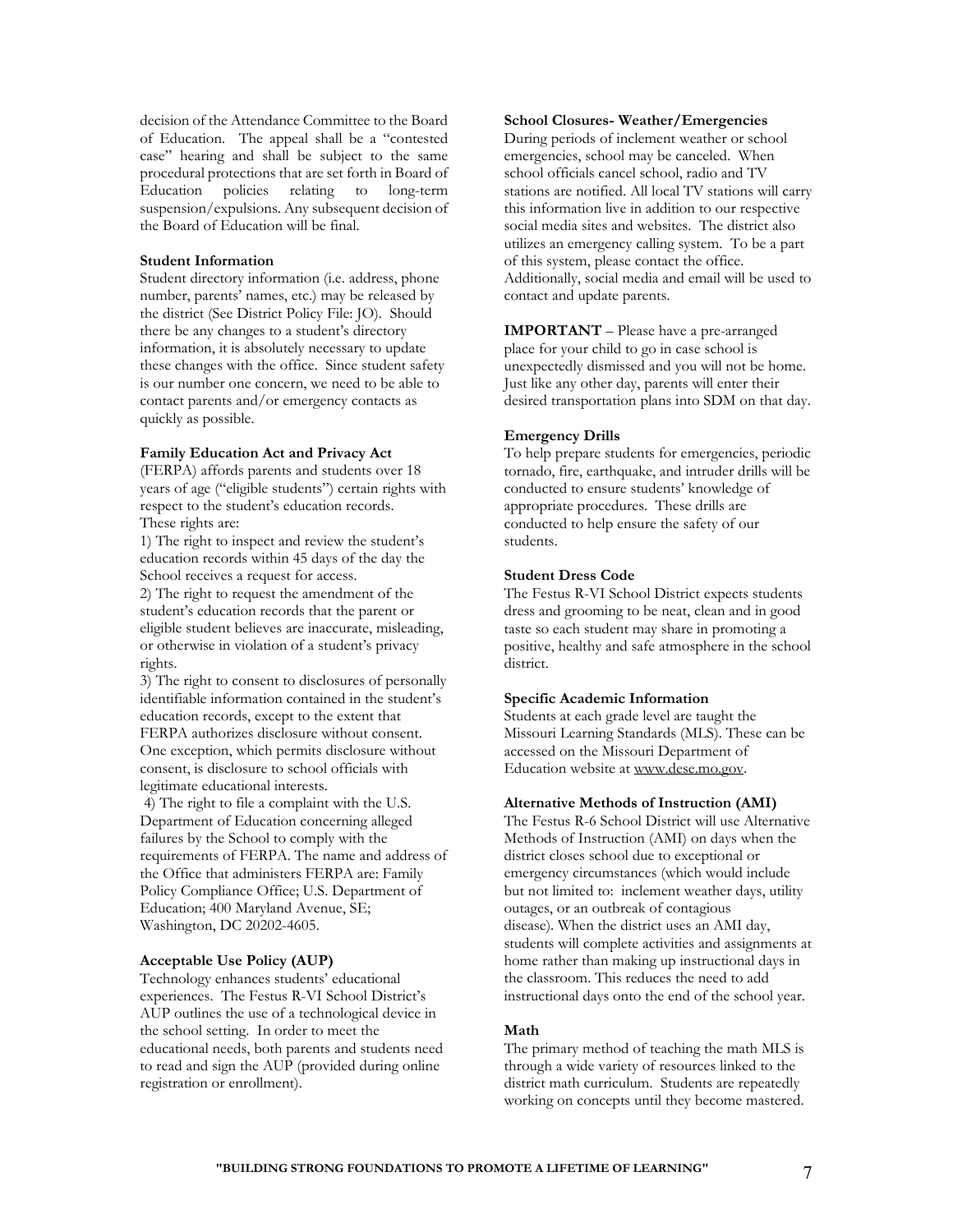These concepts slowly build on each other until a larger mastery of math is acquired. We teach our students what they need through the Guided Math concept of math instruction. This small group method allows teachers to teach to every student's needs and strengths.

## **Structured Literacy**

The faculty of Festus Elementary School believes the most effective way of teaching reading and writing is to work with students on their individual reading and skill level. Our kindergarten through third grade utilizes a combination of the balanced and structural literacy approaches to teach reading and writing. This teaching philosophy believes each child has specific, individual needs. The teacher performs a careful observation and assessment of each student. The information collected from assessments helps the teacher tailor lessons to each individual student. This philosophy also believes reading and writing must be taught in combination. Phonics is a major part of this philosophy as well as exposure to quality literature. In order to facilitate phonics instruction, students in kindergarten through second grade will be exposed to Saxon Phonics.

#### **Kindergarten**

Our kindergarten program is focused on establishing the foundation for students to become active readers and writers. By the end of kindergarten, our students are reading books and producing quality writing samples.

## **First Grade**

Our first grade program builds on the foundation established in kindergarten and develops independent readers and writers. Festus students blossom while in first grade. By the end of first grade, our students are producing independent writing that centers on a consistent theme. They are also independently reading and comprehending longer books.

## **Second Grade**

Our second grade curriculum takes students from their foundational years in kindergarten and first grade and turns them into young students who are capable of producing multi-paragraph, written works with a consistent theme. Students continue to receive reading instruction, with an emphasis on increasing comprehension and fluency.

## **Third Grade**

Third grade is a year of transition. Third grade prepares students to leave the primary grades and go on to the upper elementary grades.

Expectations increase in third grade as does the depth of content. Students are reading chapter books and consistently producing five paragraphpapers with a consistent theme. During third grade, our students take the State MAP (Missouri Assessment Program) test in the areas of English language arts and math. The students prepare to take the test from the moment they enter kindergarten, and teachers do everything possible to ensure their success on this test.

#### **Special Area**

Students at Festus Elementary have the opportunity to take part in a wide variety of special area classes. Each student has a physical education, art, music, STEM, and library class. Highly qualified teachers who are certified in their particular field teach these classes. All of our students are given the opportunity to excel in these fun, informative, and developmental classes.

## **Title I**

Not all children learn at the same rate. Some students require a little extra help to stay on grade level in the area of reading. To help accomplish this we have several staff members who work with these students. Title I funds (a federal program) help pay for these individuals to identify students in need and to work with them in a one-on-one or small group setting. Each grade has a teacher and/or aide who are trained at working with struggling students. During third grade, we also have a teacher who works with the students who are struggling in math. These students receive regular classroom instruction in reading, writing, and mathematics as well as an additional, separate lesson with the Title I teacher/aide. In order to receive Title I assistance, students must qualify for it.

#### **Special Services**

Special Services is a federal program for students with special learning needs who qualify under state and federal laws for an Individualized Education Program (IEP). These students are able to access the services, as determined by their IEPs, of highly qualified Special Education teachers. These teachers work with regular classroom teachers in the building to ensure that the educational needs of IEP students are being met.

#### **Gifted (Quest)**

We also have an active gifted program where students who meet rigorous state mandated criteria receive the services of a certified gifted instructor. The gifted instructor works to ensure that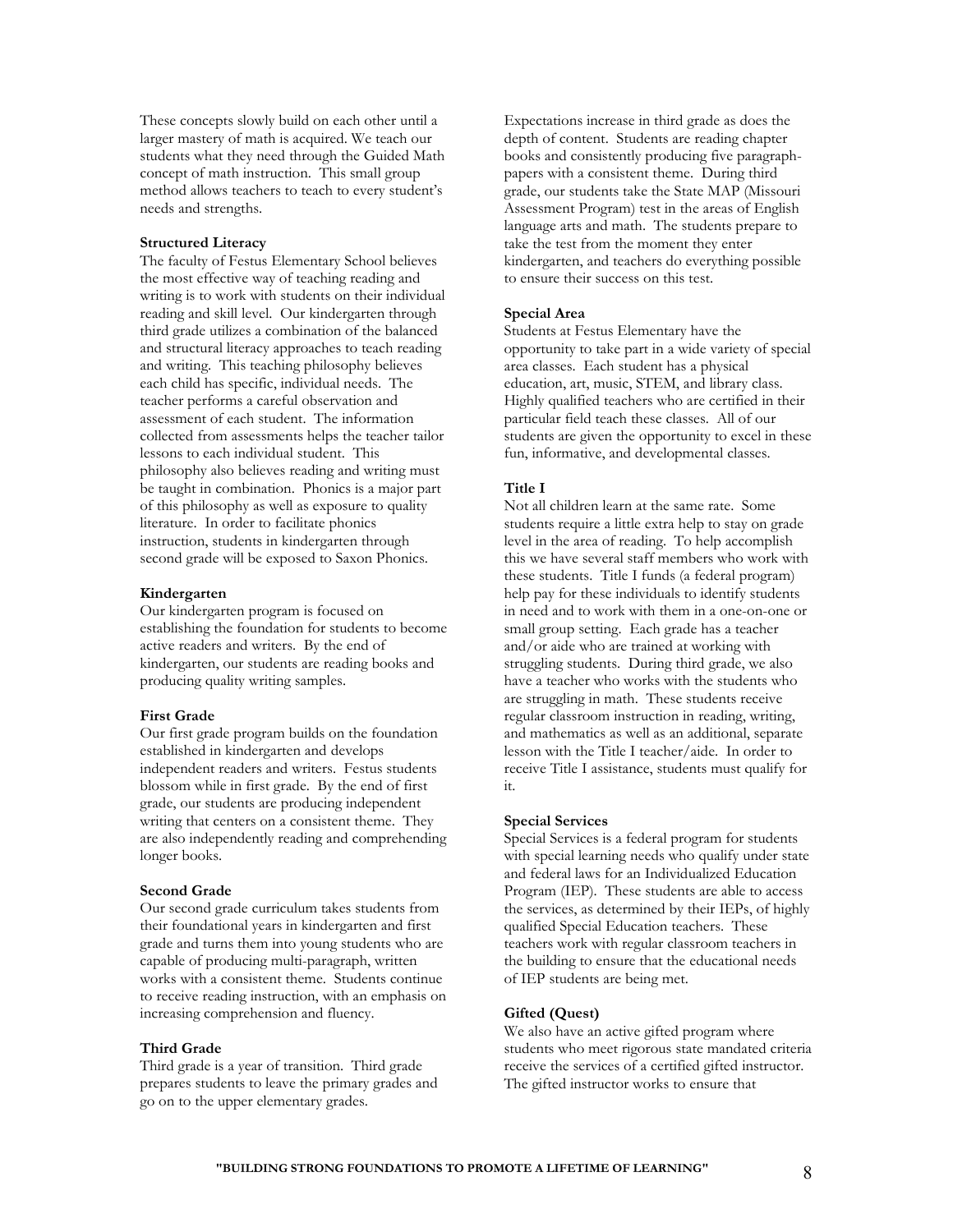identified students are academically and creatively challenged.

## **Elementary School Counselors**

Elementary school counselors provide an ongoing comprehensive guidance program to help students develop self-understanding, self-acceptance, effective interpersonal skills, academic achievement, and career awareness. Counselors provide continuous assistance to students, parents, teachers, administrators, student support personnel, and others to determine the appropriate educational assistance and support needed to all students.

## **Positive Behavior Supports (PBS)**

Our students are expected to... Be Safe Be Respectful

Be Responsible

**PBS Mission Statement:** "In order to build strong foundations to promote a lifetime of learning, Festus Elementary will utilize School-Wide Positive Behavior Supports (SWPBS) to create and maintain a positive school climate based on good character and academic excellence." For a list of expectations and behaviors, please see the matrix at the end of the handbook.

#### **Rules**

Please understand that this is not a comprehensive list of rules, and that each teacher has individual classroom rules. Rules can be added/changed as necessary throughout the year. Students/parents will be notified of any rule updates. Parents, students, and visitors are expected to abide by school rules in the classroom, hallways, cafeterias, outdoor athletic areas, busses, and on field trips. Rules are straightforward and are based on the concept of treating others with respect. Students who harass or bully others will be dealt with swiftly. Our first priority is to create an environment where children are safe and feel safe so that our primary goal of learning can take place. A few rules of note are listed below. Please review and discuss all rules, regulations, and codes of conduct with your child.

- 1) Students are to mark all of their personal belongings with their name and grade/class. Any personal item brought to school is the sole responsibility of the student. If any item is lost, misplaced, broken, etc. the student is responsible, not the school.
	- a. Electronic devices such as cell phones, games, MP3 players,

etc. are not allowed at school.

- b. "Heelys" (roller skate shoes) are not allowed at school.
- 2) Students are expected to take pride in school property and treat it with respect. Students who deface, damage, or lose school property will be required to compensate the school for the damage or loss.
- 3) This is a drug and tobacco free campus. Smoking, vaping, and chewing will not be tolerated on any area of school property, either inside or out. Non-prescription drugs of any kind are prohibited.
- 4) Pets are not allowed at school, except under special circumstances and only with the classroom teacher's and/or administrator's permission. The pet's visit should be limited in time to avoid any disruptions to the educational environment. In addition, animals may not be transported on the school bus.
- 5) The Festus R-VI School District expects student dress and grooming to be neat, clean, and in good taste so that each student may share in promoting a positive, healthy, and safe atmosphere. Students should wear clothing that covers the midriff and shorts of an appropriate length. Students may not wear clothing that advertises cigarettes, alcohol, drug paraphernalia, has inappropriate language, or may disrupt the educational process. For safety purposes, flip-flops are not allowed. The dress code applies to activities and events as well as the school and bus.
- 6) Verbal, non-verbal, and/or physical violence will NOT be tolerated.
	- a. Students who have been subjected to bullying, hazing, discrimination, and/or harassment should report these incidents immediately to the office or any staff member.
- 7) Secret organizations and gangs are prohibited. Membership in such organizations is deemed detrimental to good conduct and discipline of the school. (JFCE)

#### **Discipline**

School rules and expectations have been established to provide a safe environment where learning can take place. We will work with students to help them follow the rules and expectations. Disciplinary action by the teacher or administration may result when a student violates school rules, policy, or expectations.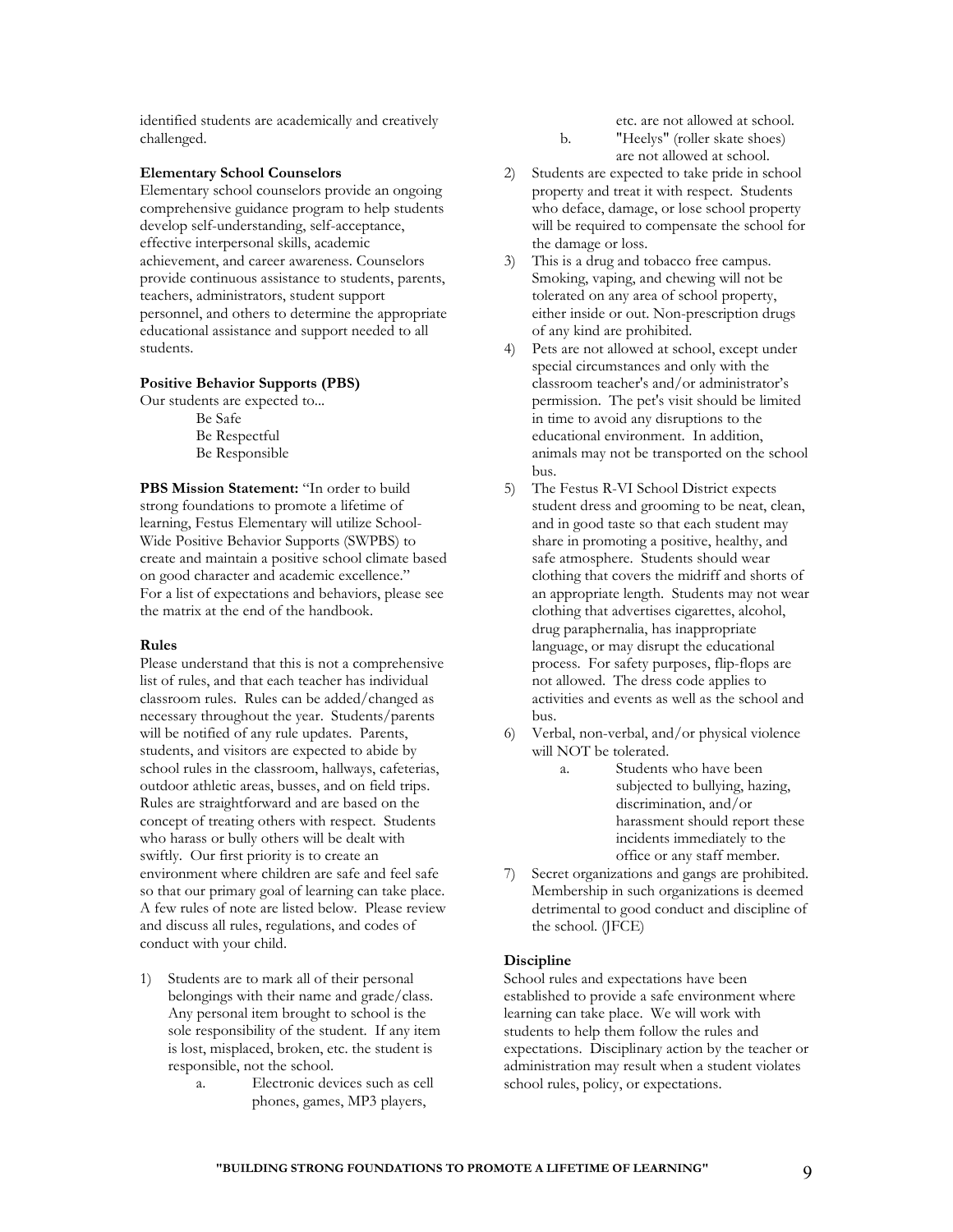There are unacceptable behaviors that result in an IMMEDIATE REFERRAL to and action by the principal, including but not limited to:

- o Fighting
- o Foul Language
- o Destruction of School Property
- o Possession of anything that could bring harm to oneself or others
- o Theft
- o Possession of illegal substances
- o Bullying, discrimination, and/or harassment
- o Disruptions of the educational process

There are a variety of consequences that can occur for misbehavior. This is not a full list, but covers the majority of consequences administered. In general, consequences up to and including a suspension of school for ten or less days are not appealable.

- o Isolation (in class, lunch, recess, etc...)
- o After school detention (ASD)
- o In-school suspension (ISS)
- o Out-of-school suspension (OSS)
- o Probation or suspension from special activities
- o Involvement of school resource officer
- o Referral to counseling
- o Safe Schools Referral (Please see *Safe Schools Act*)
- o Loss of bus riding privileges

## **Teacher Assignments**

When making class assignments, every effort is made to assign students to a setting that is most beneficial to their education. Festus Elementary is fortunate to have an excellent teaching staff. Therefore, your child will benefit from all teachers in our school. Class assignments are made so that each classroom has a wide mix of students. **Festus Elementary does not accept specific teacher requests.**

## **Changes in Student Information**

Please keep the school aware of any information changes, such as address, phone numbers, and job information. Should there be a change in marital/guardianship arrangements the school needs to be notified ASAP. All relevant court records identifying custody and visitation rights must be given to the office. We can only honor the most recent court papers on file in the office.

#### **Student Health and Wellness Information**

Students will be given temporary care in case of illness or injury during school hours. If your child has a medical problem, please make sure the

school nurse is informed. Please notify the nurse if any changes or updates are needed during the school year. It is very important that correct telephone numbers (home, work, cell and emergency) are on file in the main office in case parents or emergency contacts need to be contacted.

Students are to be kept home if they have: o temperature of 100 degrees or greater o head lice o vomiting

- o diarrhea
- o red, draining eyes
- o sore throat accompanied by fever
- o persistent, uncontrollable cough

Students cannot return to school until they have been fever, vomiting, and diarrhea free for 24 hours without the use of medications. In cases of diagnosed pink eye or strep throat, students must be on antibiotics for 24 hours before returning to school. Complying with these stipulations will ensure the protection of your child and all students.

For any communicable disease, control measures and interventions will be implemented as required by law and in accordance with guidelines provided by the Missouri Department of Health and Senior Services, and the local county and state health departments.

Students with a known life-threatening or potentially life-threatening condition are to have an 'Action Plan' completed by their physician and kept on file in the nurse's office. Some examples of these include Allergy Action Plan, Asthma Action Plan, and Seizure Action Plan. The parent must also provide any medications required as part of that plan to the school nurse. It is the parent's responsibility to discuss the child's condition with the appropriate school staff, including the school nurse.

Vision screenings will be conducted on students in 1st and 3rd grades. A notice will be sent out prior to these screenings to reflect the approximate dates that they are to occur. Students will be excused from any screening upon receipt of a written request to the school nurse from the student's parent/guardian.

If a student needs to be excused from P.E. for more than three days, they will require a written excuse issued by a physician. Excuses must state how long they will need to be excused from P.E.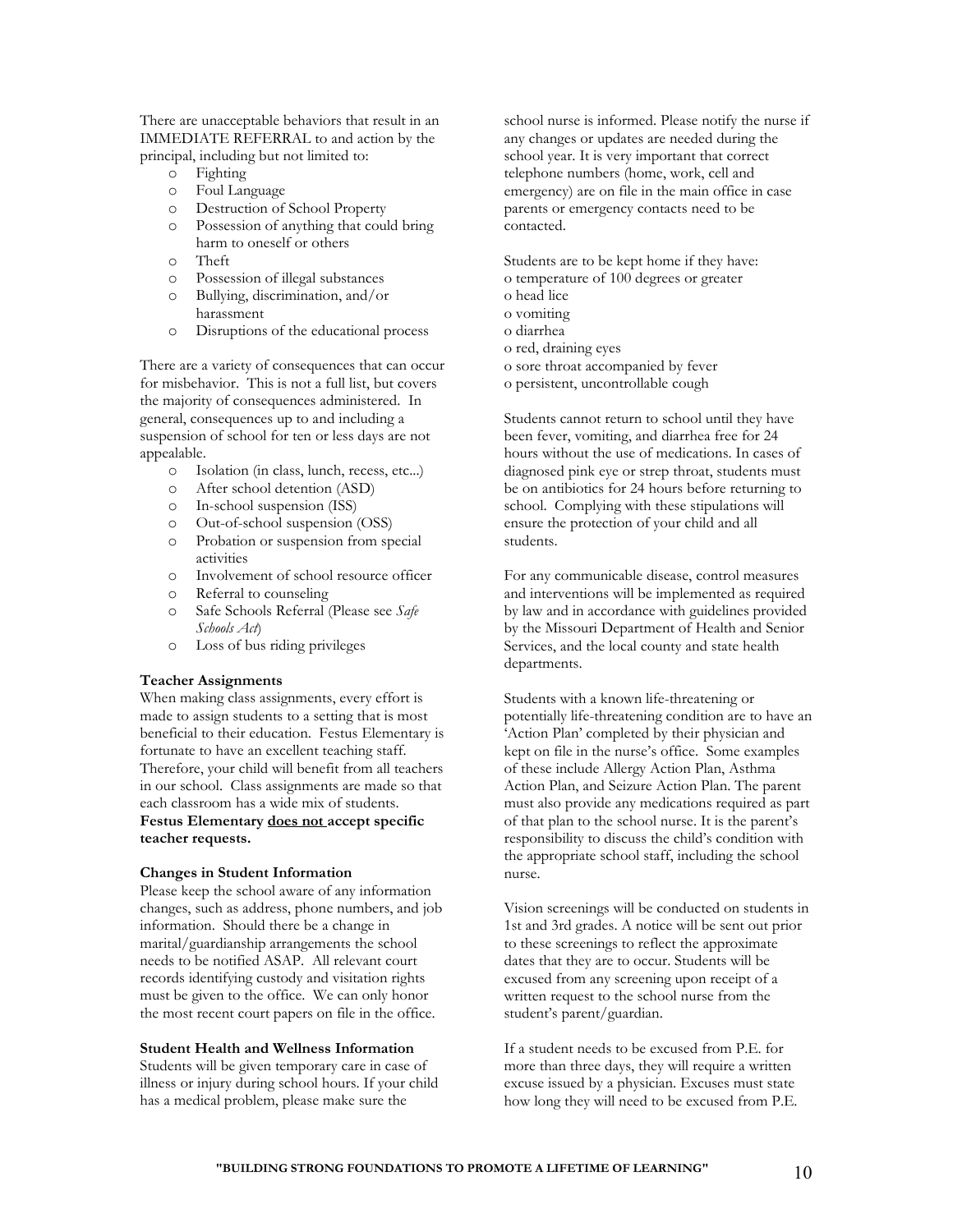or other classes that require physical activity. Students may be required to complete alternate assignments in lieu of the activities from which they are excused due to illness or injury.

If a student requires the use of the elevator/lift due to an injury, they will need a written notice from their physician stating how long they will need the service.

No prescription medication will be given to students unless the medicine is in the original container with the prescription label, which must include the child's name, name of the medicine, dosage, time to be given/how often to be given, and doctor's name, along with signed authorization from the parent to administer the medication. We discourage the use of over-the-counter medications at school unless absolutely necessary. No over-the-counter medications will be given to students unless the medicine is in the original bottle or box that clearly states the manufacturer's instructions, along with a signed note from the parent that includes the child's name, name of medication, dosage, time to be given or how often, and length of time the child is to take medicine. All medications are to be stored in and dispensed from the health room. Only package directions will be followed for over-the-counter medications unless a signed note from a physician is provided.

In most instances students will be permitted to transport medications to school. All medications must be immediately brought to and stored in the nurse's office. The nurse will obtain a pill count upon taking possession of the medication and a parent/guardian will be called to verify the count. It is preferred that a parent/guardian pick up medications from the health room when necessary.

Any student found with a head lice infestation will be sent home for 24 hours to be treated. (JHC-AP2). Infested students must be picked up and may not ride the bus home. Before the student will be permitted to return to class, he/she must be brought to school by a parent or guardian to be examined by the nurse. If live head lice are found, the student will be sent back home with the parent or guardian for further treatment. The student will have to be brought to school and rechecked by the nurse until approved for return to school. A student who has been identified as having nits but not a live head lice infestation will be reexamined within 5 days of the initial identification. If nits are still present, parents/guardians will again be instructed on treatment options. The process will repeat until the student is free of nits.

# **Distribution of Publications**

Any printed materials, other than school publications and routine instructional materials, may not be distributed on any school property without approval from the principal. Commercial information will not be distributed.

## **School Telephone**

The office may take messages for students when there is an emergency or when it is essential for a student to receive the information. Students are not usually called to the phone. Since office phones are constantly in use for school business, students are asked not to use the office phone unless there is an emergency.

## **Grading and Reporting to Parents**

Report cards are issued at the end of each quarter. A progress report will be sent home at the midpoint of each quarter. We encourage and sometimes require parent-teacher conferences to discuss student progress. Parents wishing a conference may either call the school office or email the teacher to make an appointment. The teachers can return the call or email before or after the school day or during their break.

Students are expected to demonstrate academic honesty when achieving goals. Students should act responsibly and ethically in all work. Cheating and plagiarism are serious offenses and will result in student consequences.

Festus Elementary utilizes standards based report cards. Student understanding of the expected grade level standards will be scored on a 4 point scale. The scale is as follows:

## **4 = Advanced: Performance exceeds grade level expectations**

**3 = Proficient: Performance meets grade level expectations**

**2 = Basic: Performance is approaching grade level expectations**

**1 = Below Basic**: **Performance consistently below grade level**

The following will be the grading scale used in the Festus R-6 School District

| A             | $96\% - 100\%$ |
|---------------|----------------|
| A-            | $90\% - 95\%$  |
| B+            | $87\% - 89\%$  |
| B             | 84%-86%        |
| $B -$         | $80\% - 83\%$  |
| $C+$          | 77%-79%        |
| $\subset$     | $74\% - 76\%$  |
| $\mathcal{C}$ | $70\% - 73\%$  |
| $D+$          | $67\% - 69\%$  |
| D             | $64\% - 66\%$  |
| D-            | $60\% - 63\%$  |
| E             | $00\% - 59\%$  |
|               |                |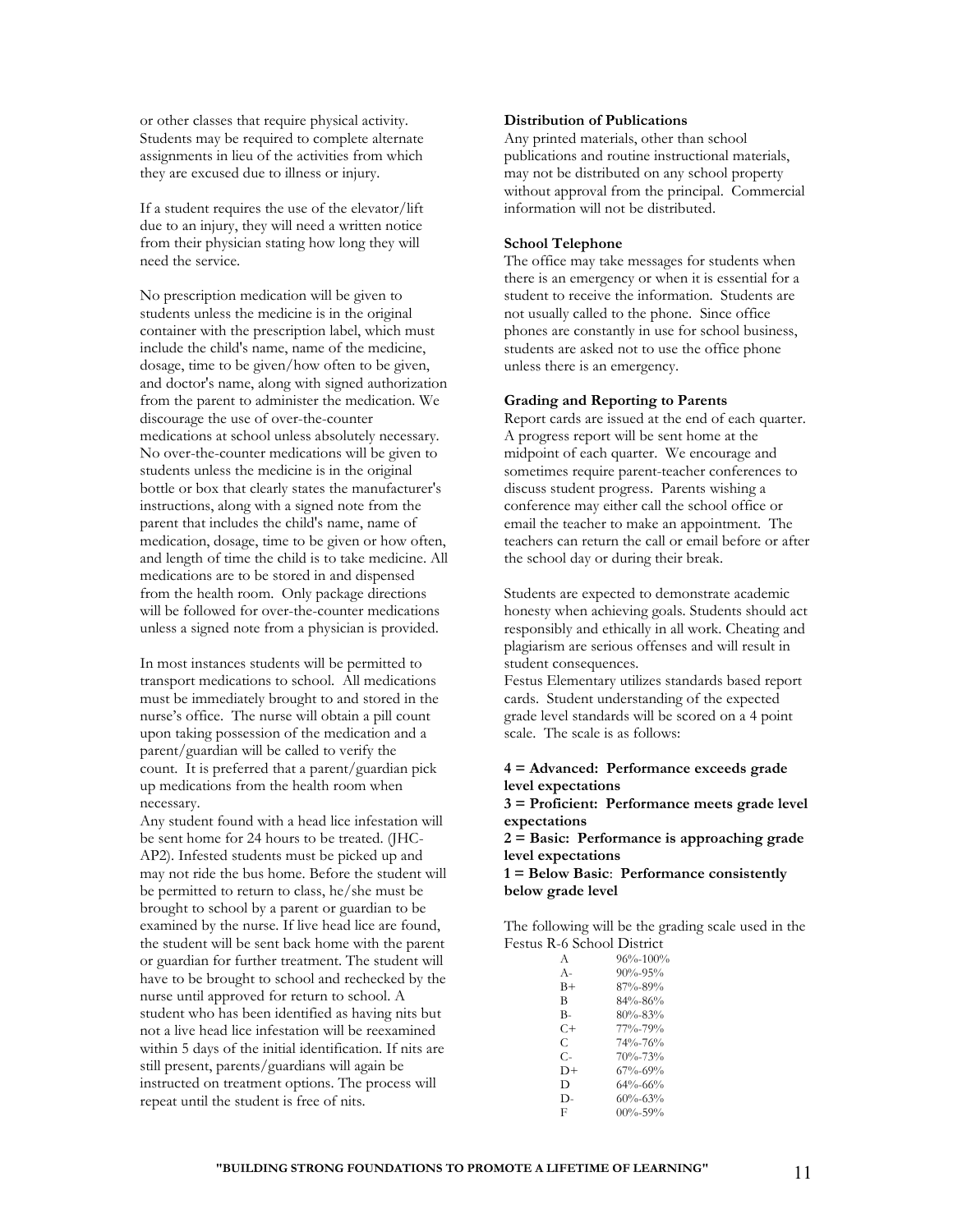## **Promotion and Retention**

Students will normally progress annually from grade to grade unless, in the judgment of the district's professional staff, it is not in the best educational interest of the student to do so. Parents/Guardians will receive prior notification and explanation if retention is a consideration. The final decision to promote or retain a student rests with the school administration.

## **SAFE SCHOOLS ACTS HOUSE BILL 1301 & 1298 EFFECTIVE AS OF AUGUST 1996**

#### **School Discipline Policies**

This legislation outlines several policy requirements focusing on promoting safe school environments. Local boards of education in each school district are required to establish a written discipline policy, including specifying the district's policy in which punishment will be applied. Pupils and their parent or legal guardian must be provided a copy of the disciplinary policy. All employees of the district are to receive annual instruction on the content of the disciplinary policy.

## **Reporting Requirements**

District administrators are required to report acts of school violence to teachers and other school employees who have direct responsibility for the child's education or interact with the student on a professional basis. The section defines "acts of school violence" and "violent behavior" including a list of felonies that are required to be reported. Any portion of a child's IEP relating to demonstrated or potentially violent behavior must be reported to any teacher or district employee directly responsible for the child's education or who interacts with the student within the scope of their duties.

#### **Student Suspension**

Current law requires a minimum of a one-year suspension for a student brining a weapon to school. This amendment allows the suspension to be either one year or an expulsion and expands the definition of weapon. Civil war era weapons, when used for a civil war reenactment on school property, may be exempted when approved in advance.

#### **Discipline Records**

Districts are required to compile and maintain records of any "serious violation" of district policy. Records will be made available to district personnel with the need to know based upon their

assigned duties and shall also be sent to any district a student subsequently attends.

#### **Abuse investigations**

This section outlines investigations of alleged abuse based upon the use of corporal punishment within the district. The amendment would authorize the juvenile officer to designate another law enforcement officer to investigate these allegations in conjunction with school personnel. School personnel are considered mandated reporters and are required by law to report all suspected incidents of abuse to the proper authorities.

## **Children with Disabilities**

Section 162.680.RSMO, contains the state prohibition on denial of educational services based upon a child's disability. This section is amended to provide that if violent behavior by a child with a disability causes substantial likelihood of injury the school shall initiate procedures to change the student's educational placement.

#### **Residency Issues**

Prior to registration, a pupil, the parent or legal guardian must establish proof of residency, or must have requested a waiver of the proof of residency. A process is defined for requesting a waiver of proof of residency, including authorizing a hearing before the local board of education. Athletic ability is prohibited as a basis for the issuance of the waiver. Submitting false information relating to residency is defined as a Class A misdemeanor. School districts are authorized to file a civil action for recovery of educational costs based upon submitted false information relating to a student's residency.

## **Transfer of Documents**

School officials enrolling the pupil must request, within 2 business days, a transfer of documents from all school districts the pupil attended within the previous twelve (12) months. Any school district receiving that request shall respond within five (5) business days of receipt of that request. The request must include the disciplinary records required under this legislation. Transfer of school records is prohibited to persons not employed by the school district or another school district or to any governmental entity other than a school district, juvenile or family court, unless written permission is granted by the parent, guardian or student, if the student is eighteen (18) years of age or older. Violation of this subsection is a Class B misdemeanor and a civil action is authorized based up on a district's failure to comply. The State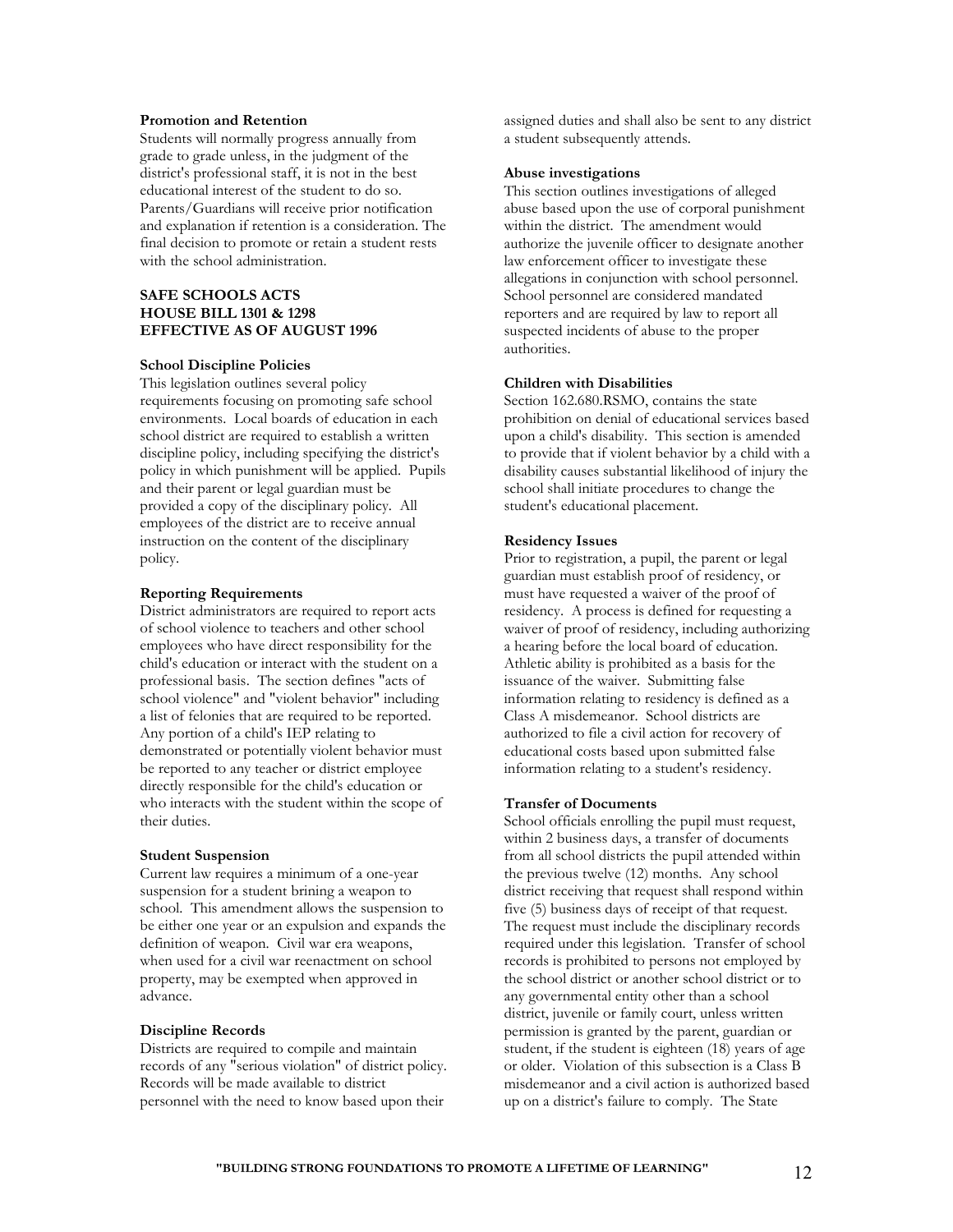Board of Education is authorized to establish rules relating to the enforcement of this section.

## **Removal of Students**

Districts are authorized to immediately remove a pupil posing a threat to themselves or others. Prior disciplinary action may not be the sole basis for such removal. Removal of a pupil with a disability is subject to state and federal procedural rights. Boards are required to make a good-faith effort to have the parent or other custodian present at suspension or expulsion hearings.

#### **Re-admission Conference**

Section 167.171 outlines the procedural requirements relating to the suspension or expulsion of students. A new subsection requires a conference prior to re-admission of a student suspended for more than ten (10) days for an act of school violence, or where the pupil poses a threat or harm to themselves or others. Written notice of the conference shall go to the parent or guardian. The section specifically prohibits readmission of a student convicted or indicted of specific criminal acts. An exception is provided for children with disabilities as identified under state eligibility. A conference is required if a student attempts to enroll in a district during a suspension or expulsion from another district. The school district may recognize the disciplinary action if it is determined that the behavior would be subject to suspension or expulsion in that district.

#### **Communication with Juvenile Officers**

Juvenile officers must notify school officials when students have committed certain specified criminal acts. The notification must include a description of the conduct and the dates when the conduct occurred, but shall not include the name of the victim. This report shall be shared with teachers or other district employees with a need to know based upon the scope of their assigned duties. The superintendent is required to notify the appropriate juvenile or family court upon the suspension of any student within the jurisdiction of the court when the suspension is in excess of ten (10) days.

#### **Notice of Violent Acts**

Principals are required to notify the superintendent and law enforcement if any person is believed to have committed first, second or third degree sexual assault or deviant sexual assault against a pupil or school employee while on school property, on a school bus, or while involved in a school activity. The principal must also report

possession of a controlled substance or a weapon by people in a school. A teacher must immediately report to the principal knowledge of an assault or possession of a weapon or controlled substance. This section grants good-faith civil immunity for school employees providing information to law enforcement. Refusal by a school official relating to their reporting requirements under this section and Section 160.261 is defined as a misdemeanor punishable by a fine of up to \$500 and imprisonment in a county jail not to exceed one year.

## **Violence Prevention Programs**

The Department of Elementary and Secondary Education is authorized to identify programs relating to violence prevention to be administered by the public schools. The State Board of Education is authorized to adopt rules approving such programs. Academic credit may not be offered for participation in these programs. School districts are authorized to administer violence prevention programs for kindergarten through twelfth grade. The Department of Elementary and Secondary Education is authorized to fund programs relating to violence prevention.

#### **Statement of Disciplinary History**

School districts may require parent, guardian, or other custodian to provide a statement indicating whether a student was previously expelled, violated policy on weapons, alcohol or drugs, or willfully inflicted injury on another. Persons making a false statement would be guilty of a Class B misdemeanor. The Statement would be maintained as a part of the student's record.

# **PUBLIC NOTICE OF SECTION 504 OF THE REHABILITATION ACT OF 1973**

**504 PUBLIC NOTICE** The Festus R-6 School District, as a recipient of federal financial assistance from the United States Department of Education and operates a public elementary or secondary education program and/or activity, is required to undertake to identify and locate every qualified person residing in the District who is not receiving a public education; and take appropriate steps to notify disabled persons and their parents or guardians of the District's duty.

The Festus R-6 School District assures that it will provide a free appropriate public education (FAPE) to each qualified disabled person in the District's jurisdiction regardless of the nature or severity of the person's disability. For purposes of Section 504 of the Rehabilitation Act of 1973, the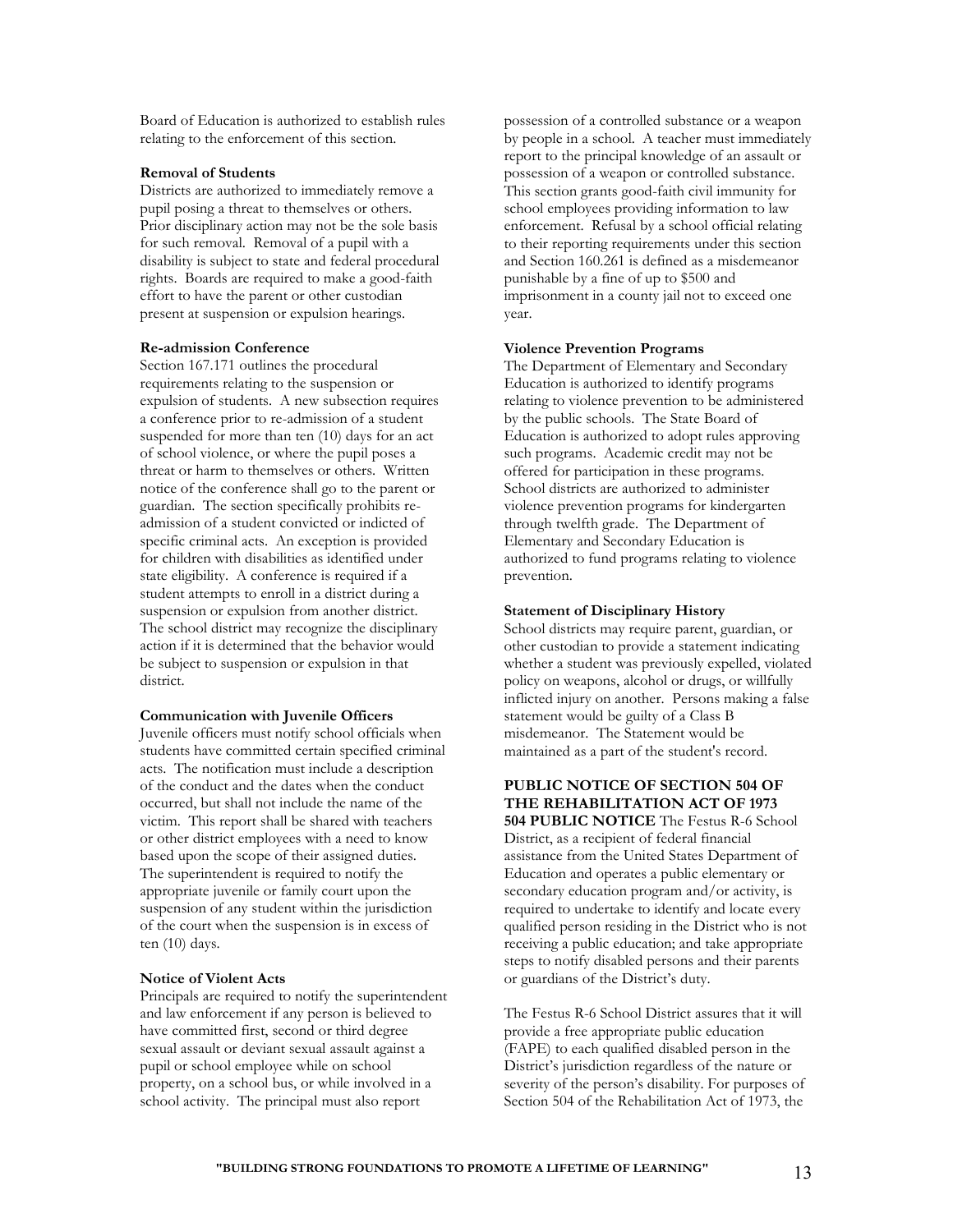provision of an appropriate education is the provision of regular or special and related aids and services that (i) are designed to meet individual educational needs of disabled persons as adequately as the needs of nondisabled persons are met and (ii) are based on adherence to procedures that satisfy the requirements of the 504 federal regulations.

The Festus R-6 School District has developed a 504 Procedures Manual for the implementation of federal regulations for Section 504 of the Rehabilitation Act, Subpart D. This Procedures Manual may be reviewed at the *Roy Burnside Administrative Building; 1515 Mid-Meadow Lane; Festus, MO 63028. Monday thru Friday 8:15 a.m. – 3:30 p.m.* The manual can also be viewed at the R-VI District Website [*www.festus.k12.mo.us*]

This notice will be provided in native languages as appropriate.

## **BILL OF RIGHTS FOR PARENTS OF STUDENTS WITH DISABILITIES**

## **As a parent of a child with a disability, you have the right to:**

1. Attend individualized education program (IEP) meetings and represent your child's interests. 2. Have an advocate or expert present at individualized education program (IEP) meetings. 3. Receive a copy of your child's evaluation, disagree with it, and request one independent educational evaluation at public expense. 4. Provide a written report from outside sources as part of the evaluation process.

5. Examine all education records pertaining to your child and be provided with a copy of the individualized education program.

6. Disagree with the decision of the individualized education program (IEP) team and pursue complaint procedures, including: filing a child complaint with the Department of Elementary and Secondary Education, state paid mediation, have an impartial due process hearing, and appeal the due process decision to the court.

7. Participate in reviews of the individualized education programs (IEPs) and in any decision to change any aspects of the IEP, as well as receive a written notice of action before a change in your child's educational placement or the provision of a free and appropriate public education. 8. Have your child placed in the least restrictive environment and in a general education classroom to the greatest extent appropriate.

9. Request an accommodation to provide effective communications if you have limited English language proficiency.

10. A free appropriate public education for your child with an individualized education program designed to meet your child's unique needs, which may include, but not be limited to, special education and related services, such as assistive technology devices and services; transportation; speech pathology services; audiology services; interpreting services; psychological services, including behavioral interventions; physical therapy; occupational therapy; recreation, including therapeutic recreation; counseling services, including rehabilitation counseling; orientation and mobility services; school health services; school nurse services; social work services; parent counseling and training; and, medical services for diagnostic or evaluation purposes.

This document does not confer any right or rights beyond those conferred by federal or state law, and is intended for informational purposes only. For additional information, contact the Department of Elementary and Secondary Education, Division of Special Education at (573) 751-0699 or webreplyspeco@dese.mo.gov. January 1, 2010

## **STUDENTS WITH LIMITED ENGLISH PROFICIENCY**

## **Services for ELL Students**

The Board of Education per **Board Policy IGBH**  recognizes the need to provide equal educational opportunities for all students in the district. Therefore, if the inability to speak and understand the English language excludes a student from effective participation in the educational programs offered by the district, the district shall take appropriate action to rectify the English language deficiency in order to provide the student equal access to its programs. Identifying students who are English language learners (ELL) and ensuring them equal access to appropriate programs are the first steps to improving their academic achievement levels.

It is the policy of the Festus R-VI School District to comply with all federal and state laws prohibiting discrimination against students on the basis of all civil categories. All inquiries may be directed to the Director of Student Services at 636- 937-8044.

**A Language Assessment Committee** that will consist of an administrator, classroom teacher, ESL teacher, and a parent or guardian if possible.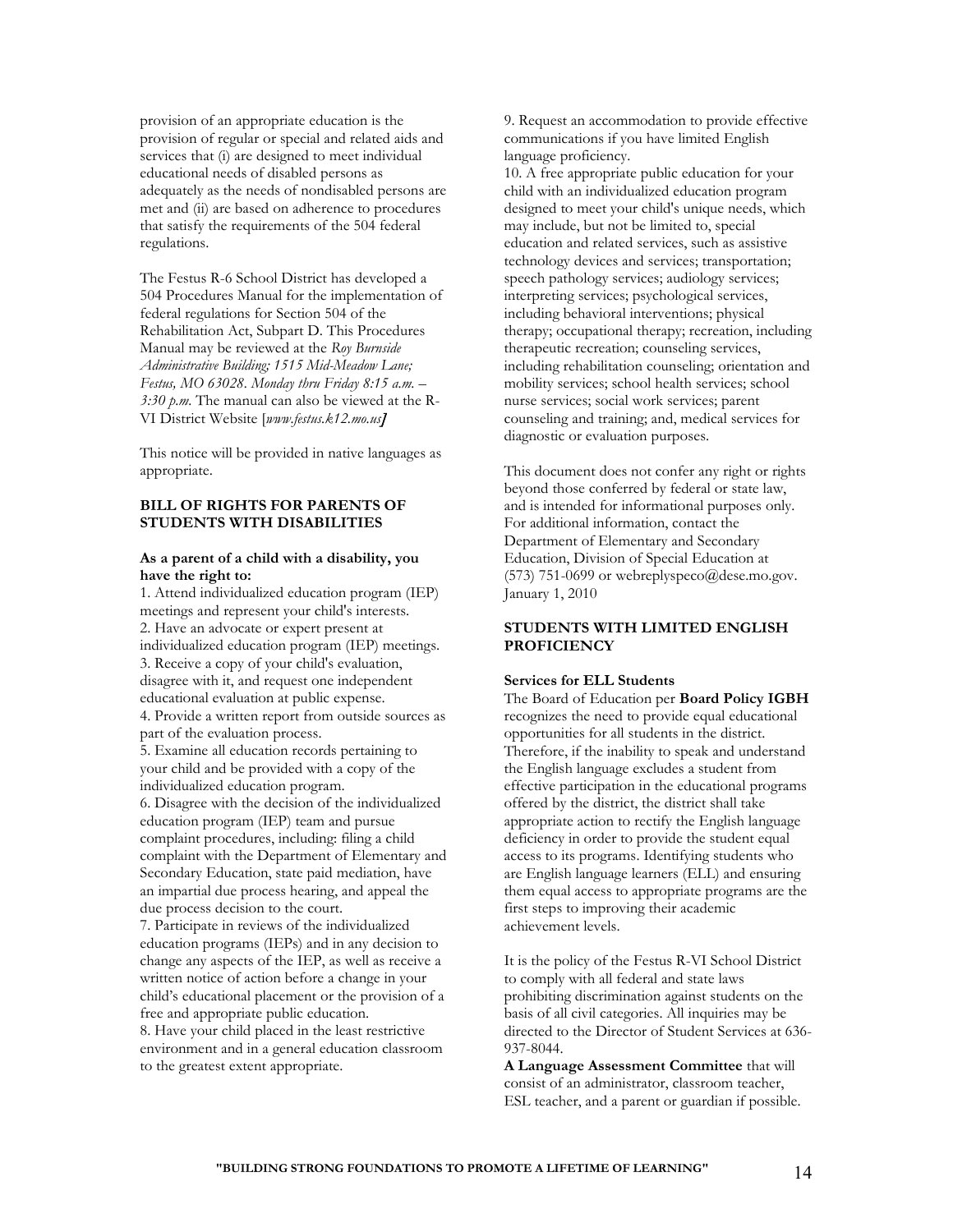Appropriate support staff, such as a guidance counselor, will be included when they are involved in the student's program.

The responsibilities of the **Language Assessment Committee** include:

1. Identify English Language Learners (ELL).

2. Develop an appropriate and effective language support program that assures ELL students will achieve the Grade Level Expectations.

3. Monitor student progress on an on-going basis.

4. Notify parents or guardians of all decisions (in a language they comprehend) and their right to appeal their child's participation in an ESL program.

5. Determine when the ELL student meets exit requirements from ESL.

6. Make recommendations for programming for the next school year.

Screening: all newly enrolled students (including transfers) will be initially screened for subsequent assessment through the Home Language Survey during the enrollment process.

If a student has been previously identified as Limited English Proficient, screening is not required, although English Proficiency assessment is required annually in all communicative domains.

## **Assessment of English Language Proficiency and Academic Skills**

Within ten school days of initial screening by the Home Language Survey, possible ELL students will be assessed for level of English Language Proficiency:

1. Consultation with classroom teacher where appropriate.

2. Anecdotal information from student, family and/or sponsors.

3. Oral and written assessment of English.

4. One or more of the following will be used: LAS-Links Placement Screener Interview

Informal Reading Inventory Writing sample

#### **Graduation and Credits**

The Festus R-VI School District will follow the Missouri State Plan for graduation and allow credit to students who transfer in form another state, country, or home school environment per policy or statute. This policy states:

Transfer students from another state or country or home school may graduate upon successful completion of an individualized program of studies which school officials, parents, and

students agree will prepare the student for posthigh school goals, even though the program of studies may not include 24 units of credit as defined in Missouri. Seniors transferring from other state or countries may be graduated without meeting the requirements of Section 170.011 (DESE 3341-53 1/07)

#### **Programs**

All students will be enrolled in mainstream programs to the maximum extent possible and integrated into regular activities. The regular education teacher will share in the responsibility of programming for ESL students in collaboration with the ESL teacher. Appropriate instructional material along with modification in the regular classroom setting will be afforded to each ESL student. The Festus R-VI School District will follow as closely as possible the recommended student/teacher ratios and suggested instructional minutes provided by the Missouri Migrant Education and English Language learning (MELL) Program instructional specialists. These are not mandated by state or federal regulations.

## **Criteria for exiting students from ELL Programs/Services**

The Festus R-VI School District will use a multiple-criterion approach to exiting students from ESL Programs/Services. This determination, also known as "reclassification" will be made by assessing proficiency in not only in the English language, but also by the student's mastery of grade level content material. The LAS Links Screener and Assessment will be used to assess Language Proficiency. At the elementary level, the program Language for Learning will also provide information to address Language Proficiency. A student's grade level content mastery will be assesses using a variety of instructional data. These include but are not limited to: 1) Grades, 2) MAP and WIDA Test Scores, 3) Standardized test scores, 4) Teacher observation and input, and 5) Parent input.